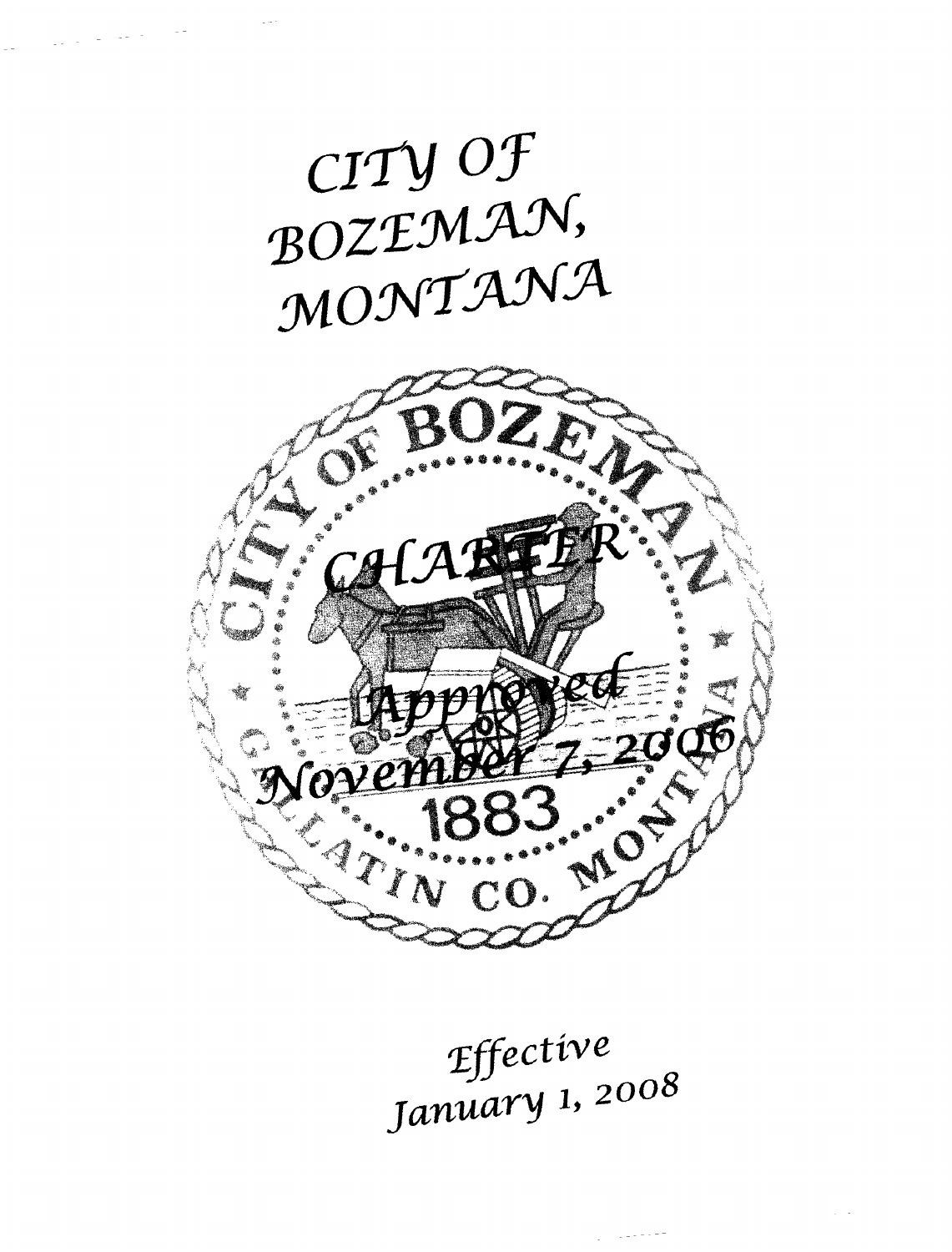# THE CITY OF BOZEMAN, MONTANA **CHARTER**

## PREAMBLE

We, the people of the City of Bozeman, under the constitution and laws of the State of Montana, in order to secure the benefits of local self-government and to provide for an honest and accountable commission-manager government, do hereby adopt this charter and confer upon the city the following powers, subject to the following restrictions, and prescribed by the following procedures and governmental structure. By this action, we secure the benefits of home rule and self-governance and affirm the values of representative democracy, professional management, strong political leadership, citizen participation, and regional cooperation.

## ARTICLE <sup>I</sup> POWERS OF THE CITY

#### Section 1.01. Powers of the City.

The City of Bozeman shall have all powers possible for a city with self-governing powers to have under the constitution and laws of the State of Montana as fully and completely as though they were specifically enumerated in this charter.

#### Section 1.02. Construction.

a) Powers. The powers of the city under this charter shall be construed liberally in favor of the city, and the specific mention of particular powers in the charter shall not be construed as limiting in any way the general power granted in this article.

b) Priority Construction. As provided by Article XI, Section 5, of the Constitution of Montana, provisions herein establishing executive, legislative, and administrative structure and organization are superior to statutory provisions.

#### Section 1.03. Intergovernmental Relations.

The City of Bozeman may participate by contract or otherwise with any governmental entity of the State of Montana or any other state or states or the United States in the performance of any activity which one or more of such entities has the authority to undertake.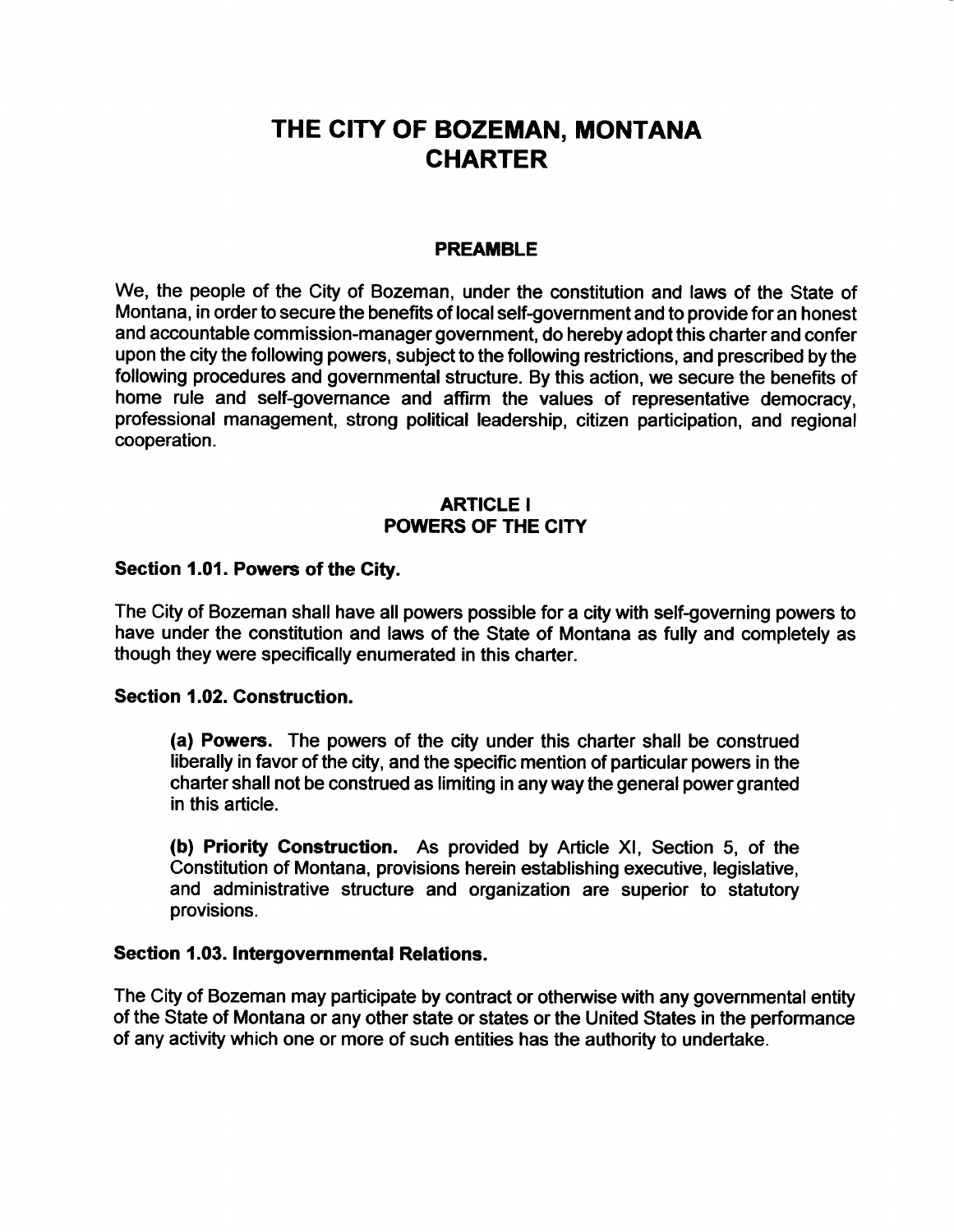# ARTICLE II CITY COMMISSION

# Section 2.01. General Powers and Duties.

All powers of the city shall be vested in the city commission, except as otherwise provided by law or this charter, and the commission shall provide for the exercise thereof and for the performance of all duties and obligations imposed on the city by law.

# Section 2.02. Eligibility, Terms, and Composition.

a) Eligibility. Only registered voters whose principal residence is in the City of Bozeman shall be eligible to hold the office of commission member or mayor.

b) Terms. The term of office of elected officials shall be four years elected in accordance with Article VI.

c) Composition. The commission shall be composed of four members elected by the voters of the city at large in accordance with provisions of Article VI and the mayor. The mayor shall be elected as provided in  $\S 2.03(b)$ .

#### Section 2.03. Mayor

a) Powers and Duties. The mayor shall be a voting member of the city commission and shall attend and preside at meetings of the commission; represent the city in intergovernmental relationships; present an annual state of the city message; add an item to the commission agenda prepared by the city manager; assign, subject to the consent of commission, agenda items to sub-committees of the commission; and perform other duties specified by the commission. The mayor shall be recognized as head of the city government for all ceremonial purposes and by the governor for purposes of military law but shall have no administrative duties and shall not interfere with the administration of the city as provided in  $\S2.05(c)$ , below. The mayor shall not have any appointment power to city boards except where required by state law.

b) Mayor Elected At Large. At every regular city election the voters of the city shall elect a mayor at large for a term of four years. The person so elected shall serve as deputy mayor and a commissioner for the first two years of his or her term, and mayor for the balance of his or her term of office.

#### Section 2.04. Compensation; Expenses.

The city commission may determine the annual salary of the mayor and commission members by ordinance, but no ordinance increasing such salary shall become effective until the date of commencement of the terms of commission members elected at the next regular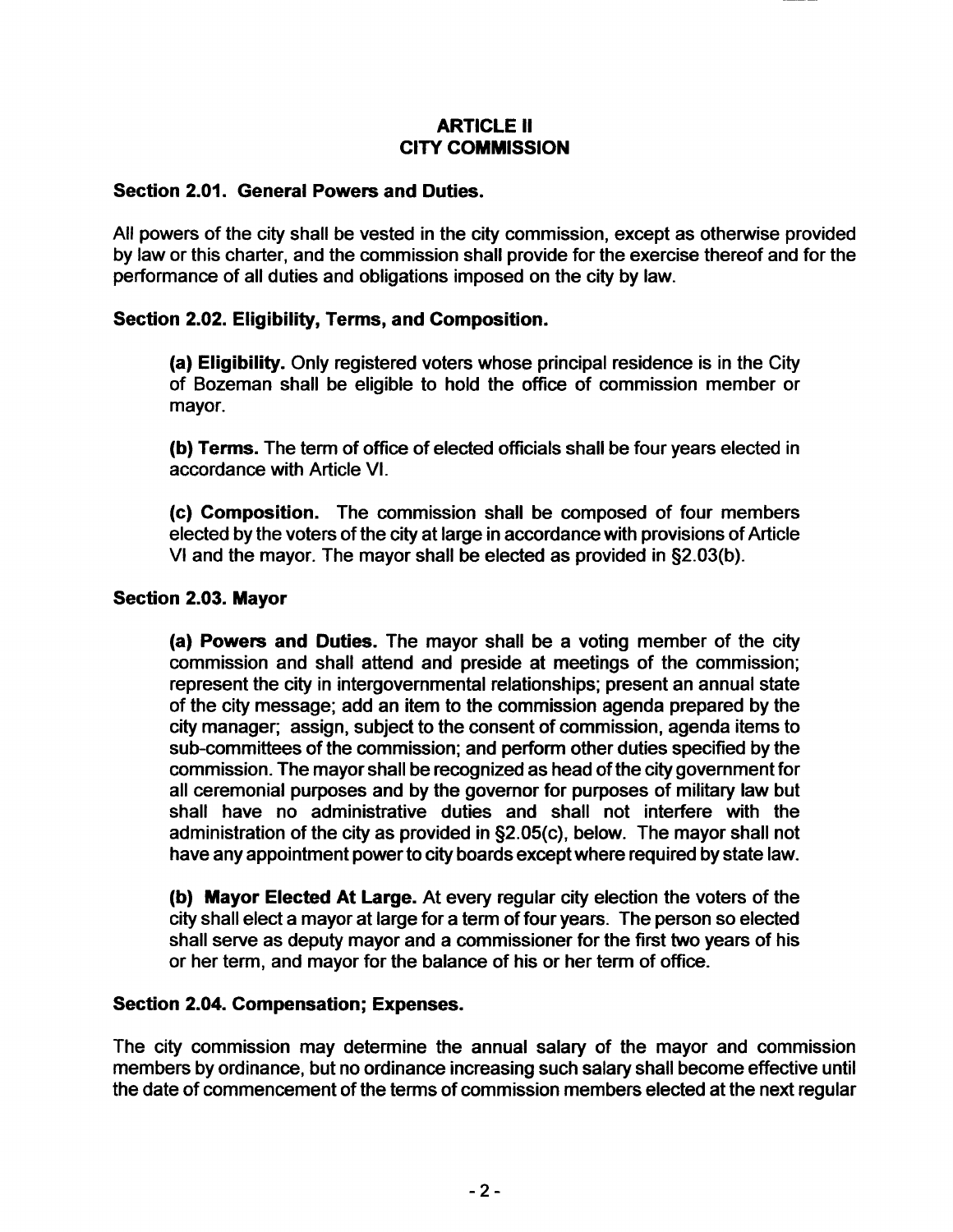election. The mayor and commission members shall receive their actual ordinary and necessary expenses incurred in the performance of their duties of office.

#### Section 2.05. Prohibitions.

a) Holding Other Office. Except where authorized by law, no commission member shall hold any other elected public office during the term for which the member was elected to the commission. No commission member shall hold any other city office or employment during the term for which the member was elected to the commission. No former commission member shall hold any compensated appointive office or employment with the city until one year after the expiration of the term for which the member was elected to the commission, unless granted a waiver by the board of ethics. Nothing in this section shall be construed to prohibit the commission from selecting any current or former commission member to represent the city on the governing board of any regional or other intergovernmental agency, or any city board.

b) Appointments and Removals. Neither the city commission nor any of its members shall in any manner control or demand the appointment or removal of any city administrative officer or employee whom the city manager or any subordinate of the city manager is empowered to appoint, but the commission may express its views and fully and freely discuss with the city manager anything pertaining to appointment and removal of such officers and employees.

c) Interference with Administration. Except for the purpose of inquiries, and investigations under §2.09, the commission or its members shall deal with city officers and employees who are subject to the direction and supervision of the city manager solely through the city manager, and neither the commission nor its members shall give orders to any such officer or employee, either publicly or privately.

#### Section 2.06. Vacancies; Forfeiture of Office; Filling of Vacancies.

a) Vacancies. The office of a commission member shall become vacant upon the member's death, resignation, or removal from office or forfeiture of office in any manner authorized by law. If the mayor is absent, incapacitated, dies, resigns from office, or is removed from office, the deputy mayor shall succeed as mayor during said time or absence or incapacity or for the balance of the mayor's term, as appropriate; and the commission vacancy created therein shall be filled pursuant to this section.

b) Forfeiture of Office. A commission member shall forfeit that office if the commission member:

- 1) Fails to meet the residency requirements,
- 2) Violates any express prohibition of this charter,
- 3) Is convicted of a felony, or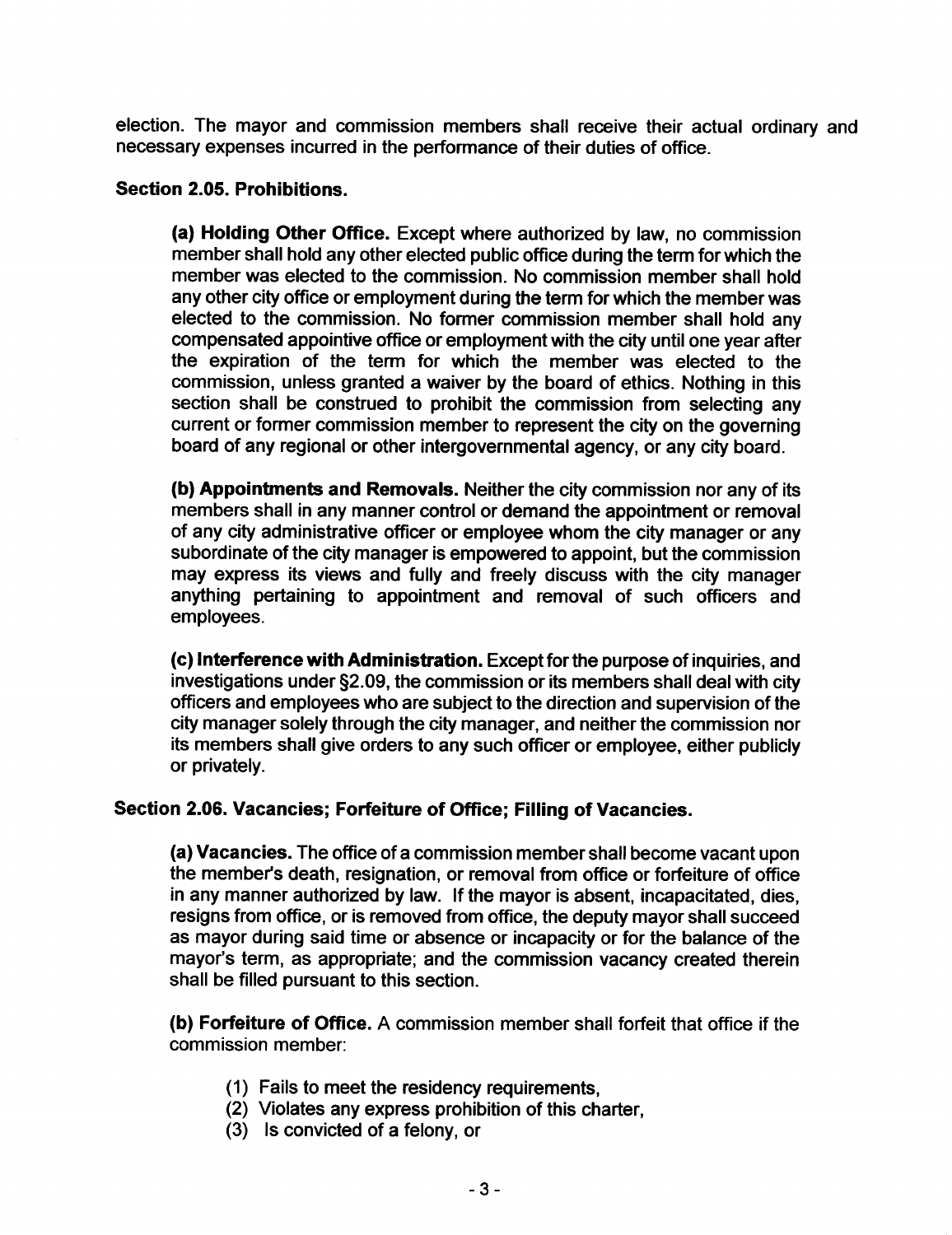4) Fails to attend three consecutive regular meetings of the Commission without being excused by a majority of the Commission.

c) Filling of Vacancies. A vacancy in the city commission shall be filled for the remainder of the unexpired term, pursuant to state law.

# Section 2.07. Judge of Qualifications.

The city commission shall be the judge of the grounds for forfeiture of <sup>a</sup> member's office, pursuant to §2.06.b. In order to exercise these powers, the commission shall have power to subpoena witnesses, administer oaths and require the production of evidence. A member charged with conduct constituting grounds for forfeiture of office shall be entitled to a public hearing on demand, and notice of such hearing shall be published in one or more newspapers of general circulation in the city pursuant to state law.

# Section 2.08. City Clerk.

The city commission or the city manager, as designated by ordinance, shall appoint an officer of the city who shall have the title of city clerk. The city clerk shall give notice of commission meetings to its members and the public, keep the journal of its proceedings and perform such other duties as are assigned by this charter, by the commission or by state law.

# Section 2.09. Investigations.

The city commission may make investigations into the affairs of the city and the conduct of any city department, office, or agency and for this purpose may subpoena witnesses, administer oaths, take testimony, and require the production of evidence. Failure or refusal to obey a lawful order issued in the exercise of these powers by the commission shall be a misdemeanor punishable pursuant to state law.

# Section 2.10. Procedure.

The city commission shall, by ordinance, establish its rules of procedure and time and place of meetings, in accordance with state law.

# Section 2.11. Action Requiring an Ordinance.

In addition to other acts required by law or by specific provision of this charter to be done by ordinance, those acts of the city commission shall be by ordinance which:

1) Adopt or amend an administrative code or establish, alter, or abolish any city department, office, or agency;

2) Provide for a fine or other penalty or establish a rule or regulation for violation of which a fine or other penalty is imposed;

3) Levy a new tax;

4) Grant, renew, or extend a franchise;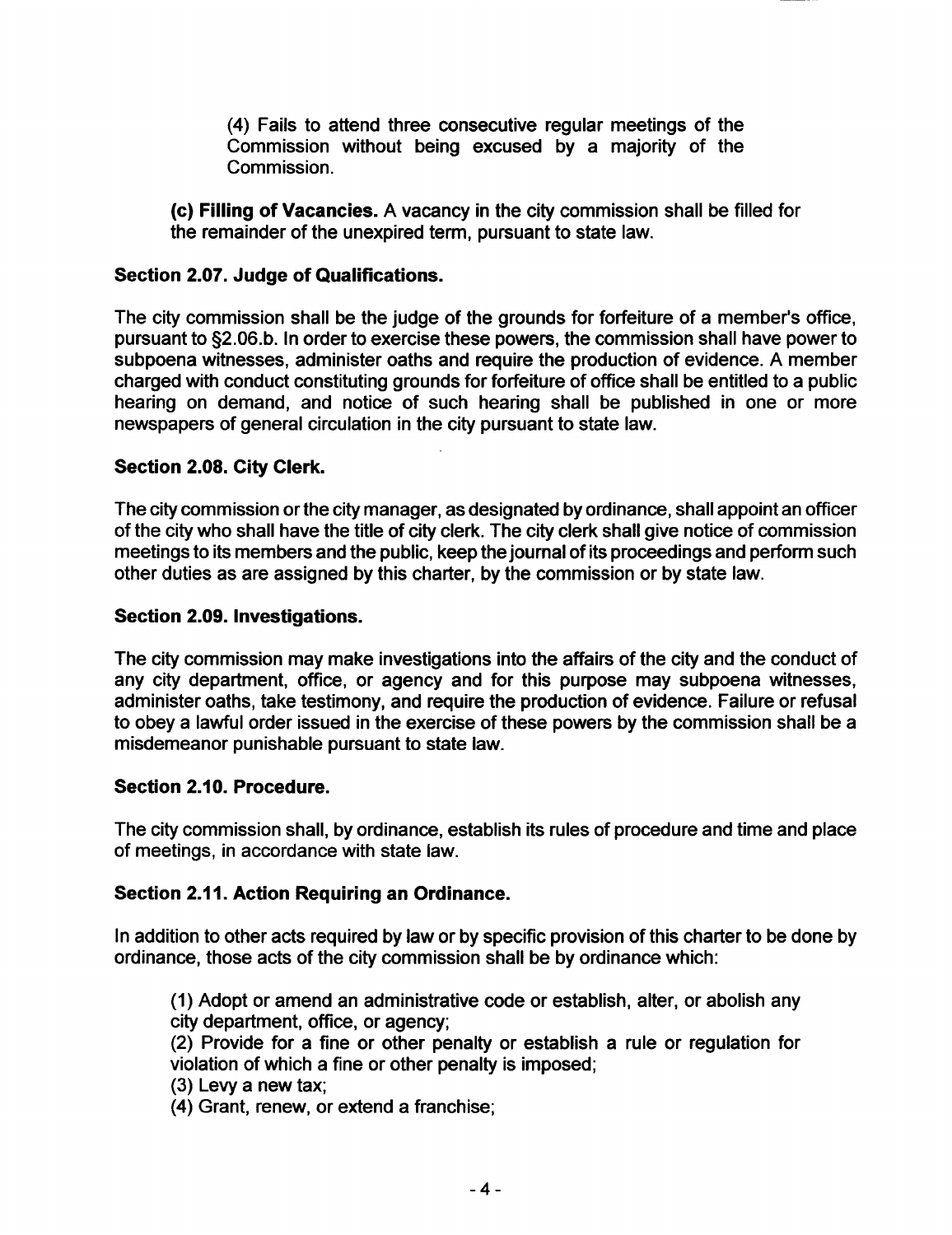5) Conveyor lease or authorize the conveyance or lease of any lands of the city;

6) Adopt or amend zoning and subdivision regulations;

7) Amend or repeal any ordinance previously adopted; or

8) Adopt, with orwithout amendment, ordinances proposed underthe initiative power.

Acts other than those referred to in the preceding sentence may be done either by ordinance or by resolution.

# Section 2.12. Ordinances in General.

Ordinances, regular, emergency, and technical regulations, will be proposed, published, and approved in accordance with state law. In addition to the requirements of state law, ordinances, administrative regulations, resolutions, and the Bozeman Municipal Code will be published electronically.

## **ARTICLE III** CITY MANAGER

## Section 3.01. Appointment; Qualifications; Compensation.

The city commission, by a majority vote of its total membership, shall appoint a city manager for an indefinite term and fix the manager's compensation. The city manager shall be appointed solely on the basis of education and experience in the accepted competencies and practices of local government management. The manager need not be a resident of the city or state at the time of appointment, but may reside outside the city while in office only with the approval of the commission.

#### Section 3.02. Removal.

If the city manager declines to resign at the request of the city commission, the city commission may suspend the manager by a resolution approved by the majority of the total membership of the city commission. Such resolution shall set forth the reasons for suspension and proposed removal. A copy of such resolution shall be served immediately upon the city manager. The city manager shall have fifteen days in which to reply thereto in writing and, upon request, shall be afforded a public hearing, which shall occur not earlier than ten days nor later than fifteen days after such hearing is requested. After the public hearing, if one is requested, and after full consideration, the city commission, by <sup>a</sup> majority vote of its total membership, may adopt a final resolution of removal. The city manager shall continue to receive full salary until the effective date of a final resolution of removal.

#### Section 3.03. Acting City Manager.

By administrative order filed with the city clerk, the city manager shall designate a city officer or employee to exercise the powers and perform the duties of city manager during the manager's temporary absence or disability. The city commission may revoke such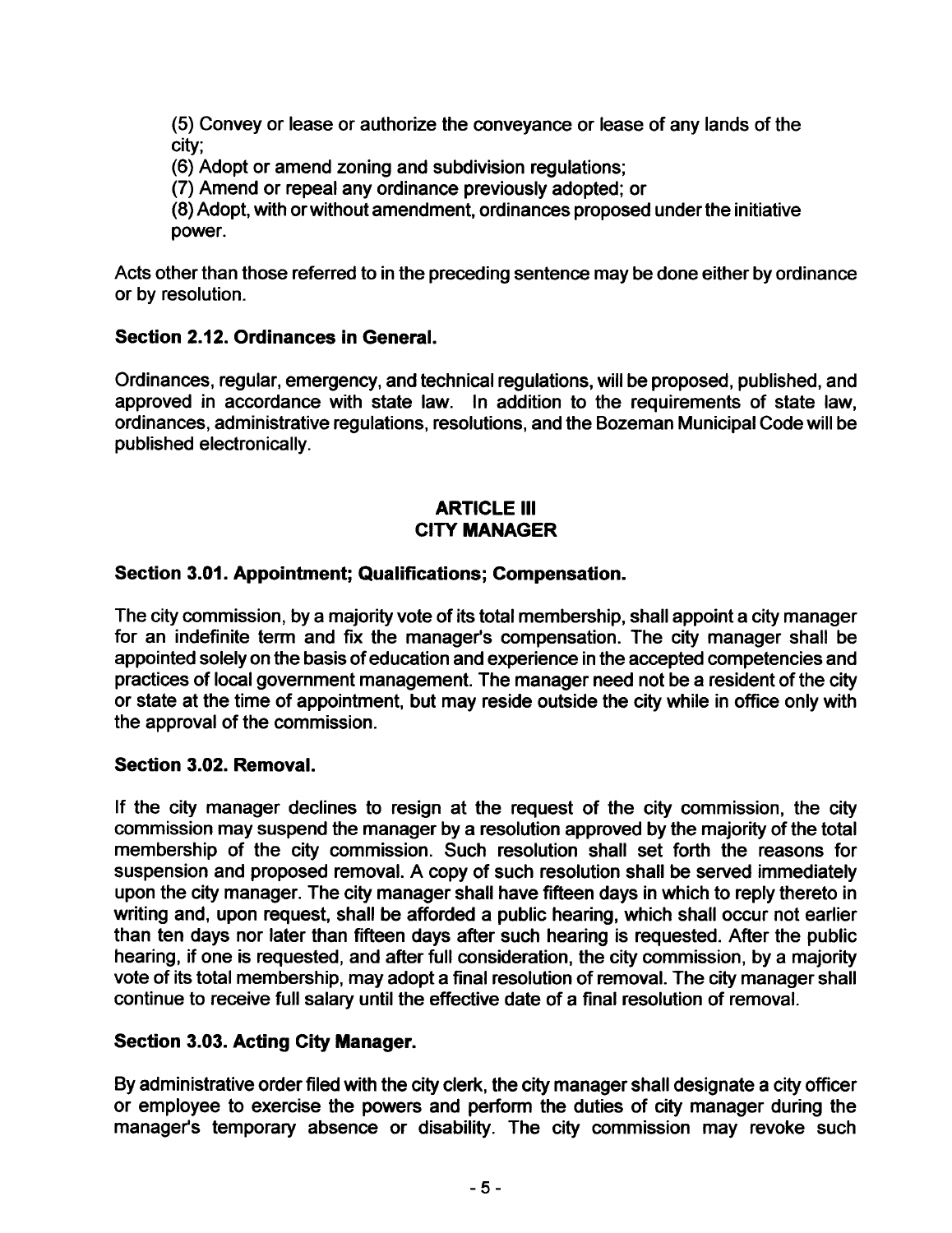designation at any time and appoint another officer of the city to serve until the city manager returns.

# Section 3.04. Powers and Duties of the City Manager.

The city manager shall be the chief executive officer of the city, responsible to the commission forthe management of all city affairs placed in the manager's charge by or under this charter. The city manager shall:

1) Appoint and suspend or remove all city employees and appointive administrative officers provided for by or under this charter, except as otherwise provided by law, this charter, or personnel rules adopted pursuant to this charter. The city manager may authorize any administrative officer subject to the manager's direction and supervision to exercise these powers with respect to subordinates in that officer's department, office or agency;

2) Direct and supervise the administration of all departments, offices, and agencies of the city, except as otherwise provided by this charter or by law;

3) Attend all city commission meetings unless excused. The city manager shall have the right to take part in discussion but shall not vote;

4) See that all laws, provisions of this charter, and acts of the city commission subject to enforcement by the city manager or by officers subject to the manager's direction and supervision are faithfully executed;

5) Prepare and submit the annual budget and multi-year capital program to the city commission for its approval, and execute the final budget approved by the commission to achieve the goals of the city;

6) Submit to the city commission and make available to the public a complete report on the finances and administrative activities of the city as of the end of each fiscal year;

7) Make such other reports as the city commission may require concerning operations;

8) Keep the city commission fully advised as to the financial condition and future needs of the city;

9) Make recommendations to the city commission concerning the affairs of the city and facilitate the work of the city commission in developing policy;

10) Provide staff support services for the mayor and commission members subject to the provisions regarding the city clerk under  $\S2.08$ ;

11) Assist the commission in developing long term goals for the city and strategies to implement these goals;

12) Encourage and provide staff support for regional and intergovernmental cooperation;

13) Promote partnerships among commission, staff, and citizens in developing public policy and building a sense of community;

14) Perform such other duties as are specified in this charter or may be required by the city commission;

15) Prepare the commission agenda; and

16) Appoint members of temporary advisory committees established by the city manager or the city commission.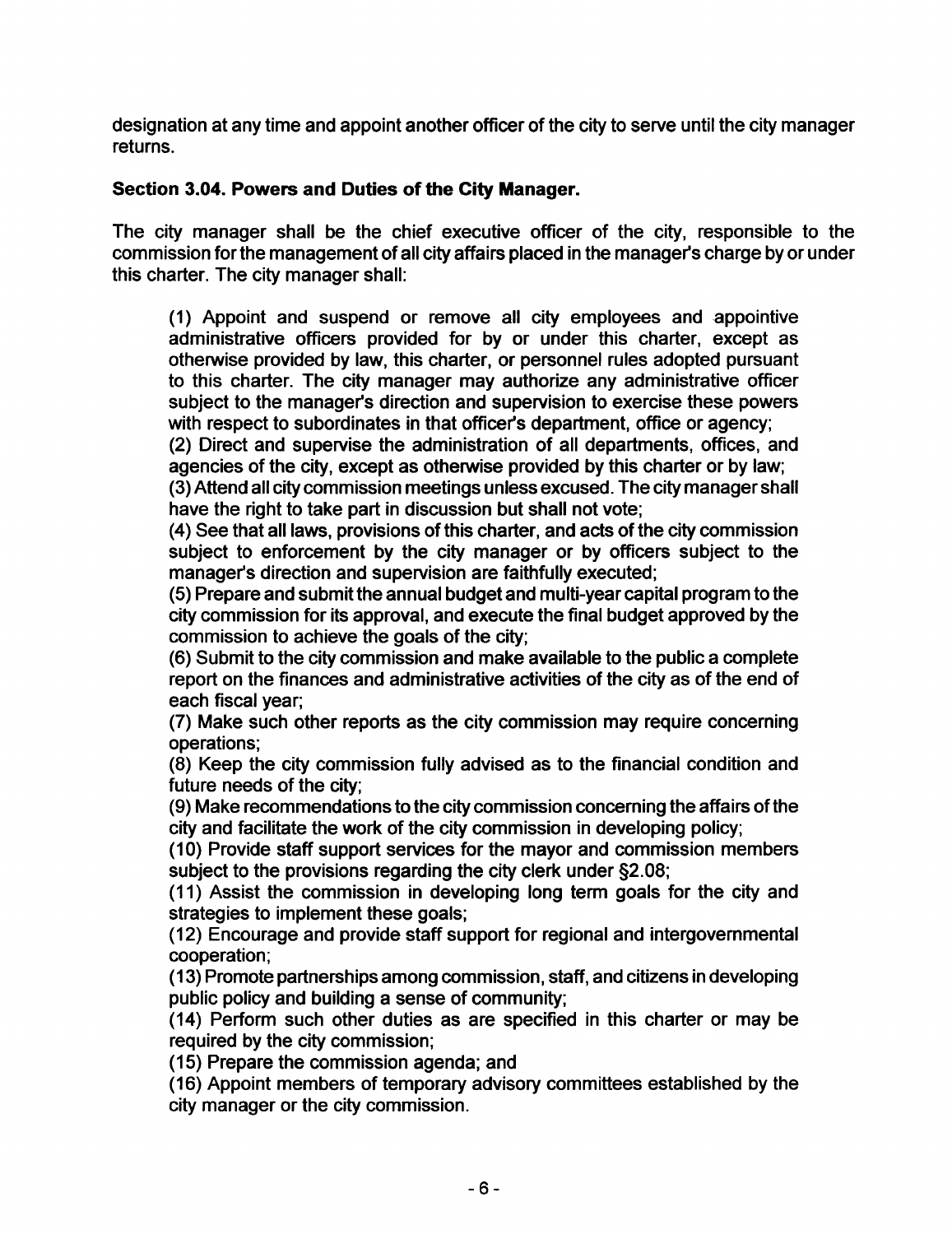# ARTICLE IV DEPARTMENTS, OFFICES AND AGENCIES

## Section 4.01. General Provisions.

(a) Creation of Departments. The city commission may establish city departments, offices, or agencies in addition to those created by this charter and may prescribe the functions of all departments, offices, and agencies. No function assigned by this charter to a particular department, office, or agency may be discontinued or, unless this charter specifically so provides, assigned to any other.

b) Direction by city manager. All departments, offices, and agencies under the direction and supervision of the city manager shall be administered by an officer appointed by and subject to the direction and supervision of the city manager. With the consent of commission, the city manager may serve as the head of one or more such departments, offices, or agencies or may appoint one person as the head of two or more of them.

## Section 4.02. Personnel System.

Consistent with all applicable federal and state laws, all appointments and promotions of city officers and employees shall be made solely on the basis of merit and qualifications demonstrated by a valid and reliable examination or other evidence of competence.

#### Section 4.03. Legal Officer.

a) Appointment. There shall be a legal officer of the city appointed by the city manager subject to confirmation by the city commission.

b) Role. The legal officer shall serve as chief legal adviser to the commission, the manager and all city departments, offices and agencies, shall represent the city in all legal proceedings, and shall perform any other duties prescribed by state law, by this charter, or by ordinance.

#### Section 4.04. Land Use, Development, and Environmental Planning.

Consistent with all applicable federal and state laws with respect to land use, development, and environmental planning, the city commission shall:

1) Designate an agency or agencies to carry out the planning function and such decision-making responsibilities as may be specified by ordinance; 2) Adopt a comprehensive plan and determine to what extent zoning and other land use control ordinances must be consistent with the plan; 3) Determine to what extent the comprehensive plan and zoning and other

land use ordinances must be consistent with regional plan(s); and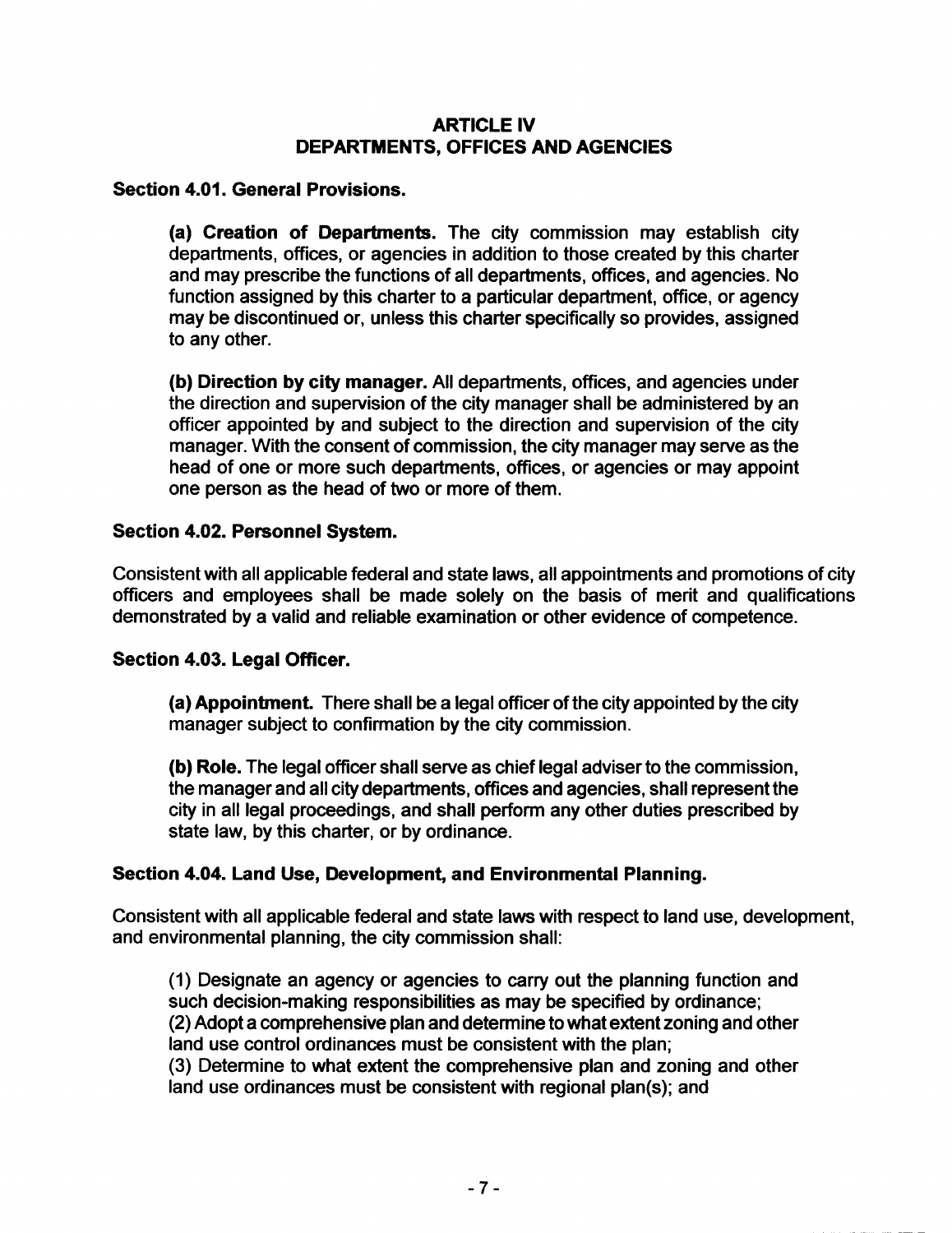4) Adopt development regulations, to be specified by ordinance, to implement the plan.

The designated agency, the city manager, and the mayor and commission shall seek to act in cooperation with other jurisdictions and organizations in their region to promote integrated approaches to regional issues.

# Section 4.05. Municipal Court

There shall be a municipal court as prescribed by state law.

## Section 4.06 Neighborhood Associations

a) Purpose. The citizens of Bozeman value the contribution neighborhoods can make to the governance of the city. Therefore, it is the purpose of this article to strengthen neighborhood participation where it exists, and to encourage and support neighborhood participation where it does not yet exist.

b) Recognition of neighborhood associations. The city commission shall establish by ordinance minimum recognition requirements for neighborhood associations. These standards shall include, but not be limited to:

1) clear geographic boundaries;

2) procedures for defining a resident for neighborhood association membership;

3) adherence to established by-laws that ensure democratic deliberative and voting procedures;

4) periodic meetings, including an annual meeting;

5) copy of the by-laws and all amendments filed with the city;

6) inclusion of all residents in the neighborhood association; and

7) demonstrating that it has a means of communicating with all residents in a neighborhood association.

c) Minimum Standards. A neighborhood association must meet and continue to maintain conformity with the minimum standards as established by ordinance in order to be recognized by the city and to be eligible to elect members to the InterNeighborhood Council. Neighborhood associations existing on the date of the enactment of this charter shall have one year after the enactment of said city ordinance to come into compliance.

d) InterNeighborhood Council. There is hereby established an InterNeighborhood Council to be composed of representatives selected by each recognized neighborhood association. .

1) The InterNeighborhood Council shall provide a forum for Neighborhood Associations to come together, share information, and make recommendations to the city commission, city staff, and the mayor on city-wide issues. This does not preclude a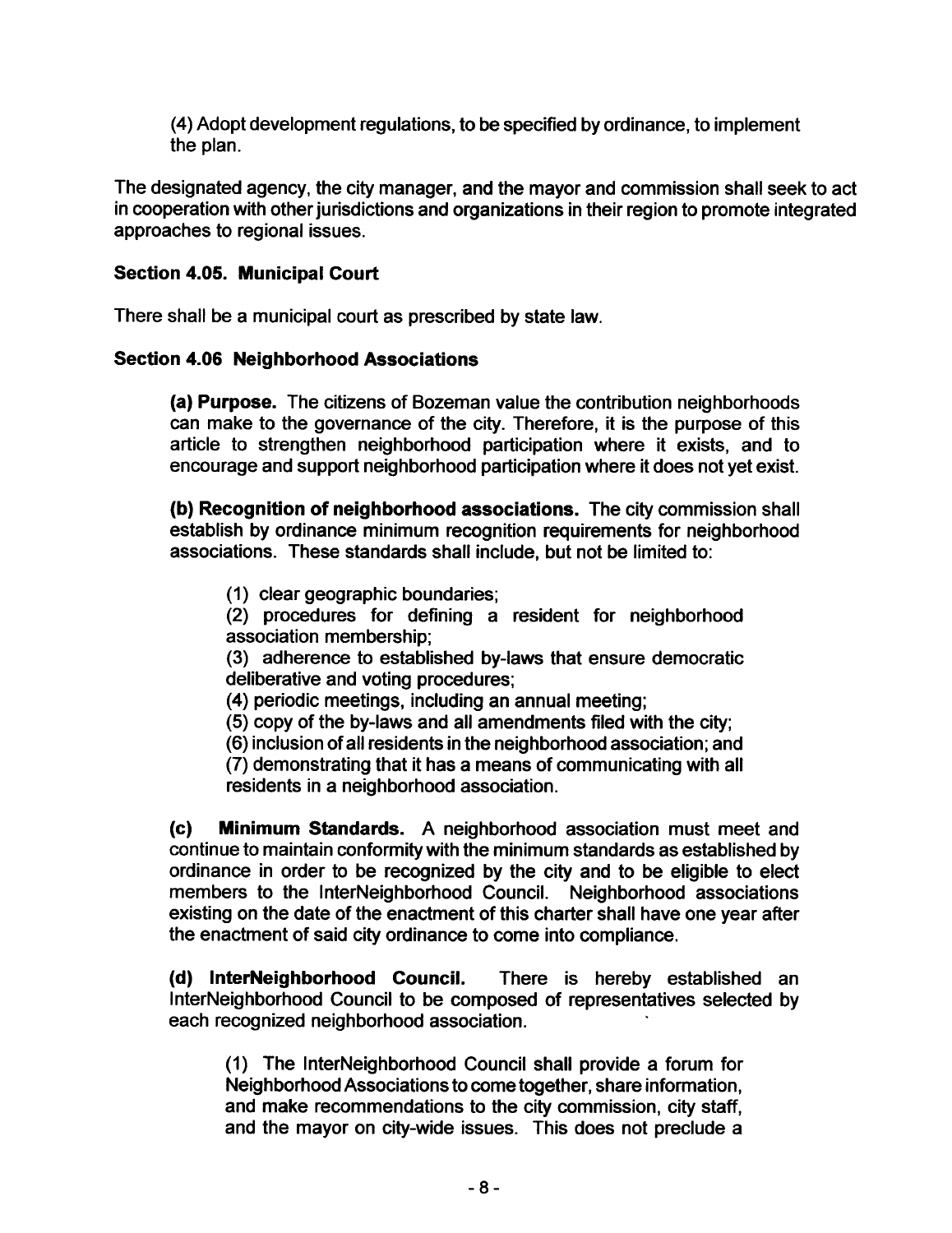neighborhood association from taking its concerns directly to the city or the commission.

2) The InterNeighborhood Council shall meet on a regular basis to address city-wide concerns and foster dialogue between neighborhoods.<br>(3) The Inte

The InterNeighborhood Council shall adopt by-laws governing the conduct of their business. Such by-laws shall be approved by the city commission, or as designated by ordinance. A vacancy on the InterNeighborhood Council shall be filled only by the affected neighborhood association. The city may appoint a city commissioner as a non-voting member of the InterNeighborhood Council.

e) City Liaison. The City shall designate a staff member to serve as liaison to the InterNeighborhood Council and neighborhood associations.

# Section 4.07. City Boards, Commissions and Committees.

Except for boards and commissions established by statute, the commission may create<br>boards, commissions, or committees as determined necessary. All city boards, boards, commissions, or committees as determined necessary. commissions, or committees will be established by the city commission and members appointed by the commission and the mayor, when so required by law, following <sup>a</sup> public solicitation through the newspaper advertised not less than twice annually. Between public solicitations for members, appointments may be made to fill unexpected vacancies or vacancies not filled through the last round of advertisements from those applications on file as of the date of appointment. Subcommittees of existing boards, commissions, or committees may be appointed by the city commission without the necessity of public solicitation. The commission may authorize the city manager to establish ad hoc special commissions for specific purposes without public advertisement. Except where prohibited by law, the terms on all boards shall be staggered.

## ARTICLE V FINANCIAL MANAGEMENT

#### Section 5.01. Fiscal Year.

The fiscal year of the city shall begin on the first day of July and end on the last day of June, or as otherwise provided by state law.

#### Section 5.02. Submission of Budgets and Budget Message.

The city manager shall submit to the city commission <sup>a</sup> preliminary budget for the ensuing fiscal year and an accompanying message and a final budget, both in a timely manner. The publication requirements must conform to the provisions of state law for a municipality and be available electronically.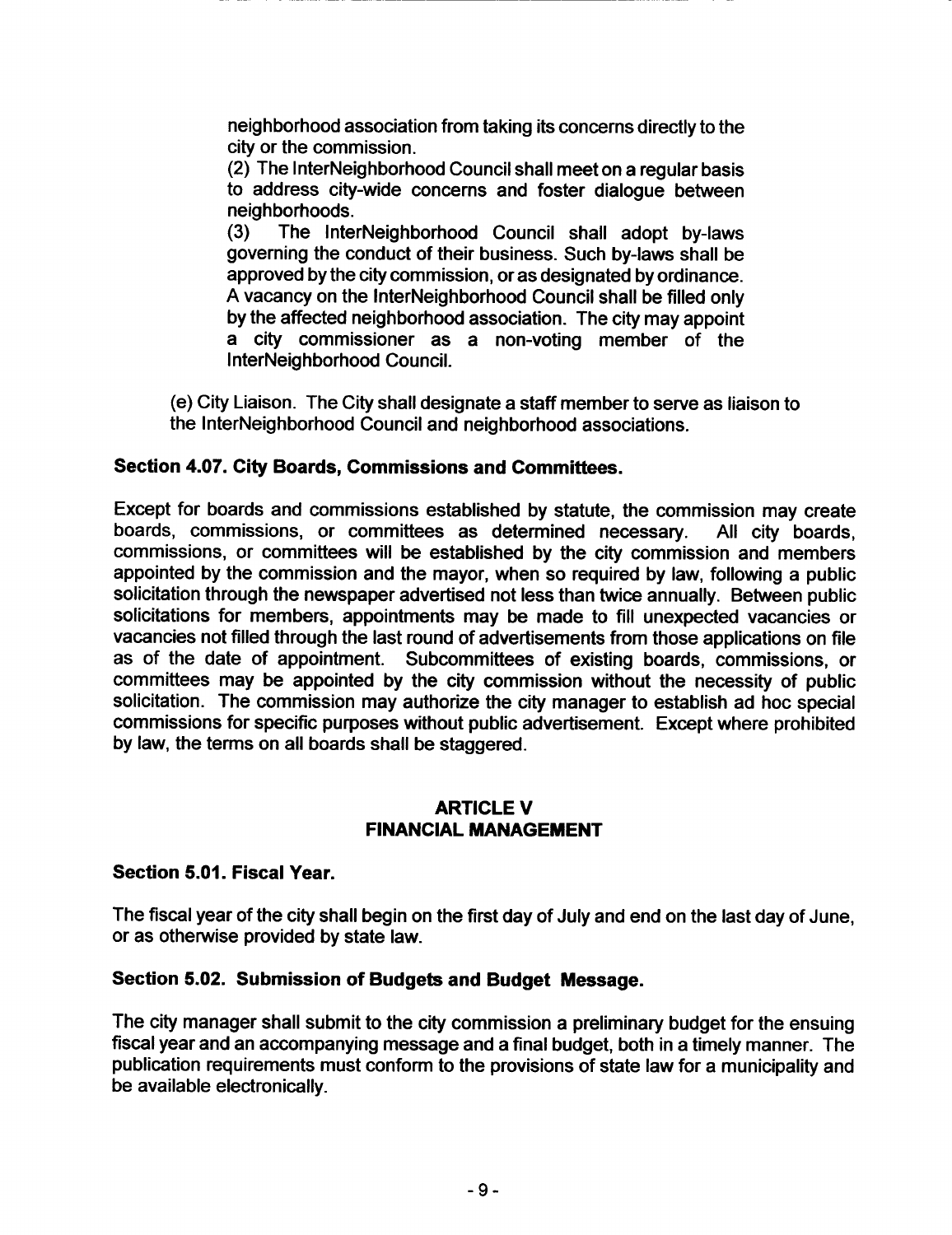## Section 5.03. Budget Message.

The city manager's message shall explain the budget both in fiscal terms and in terms of the work programs, linking those programs to organizational goals and community priorities. It shall outline the proposed financial policies of the city for the ensuing fiscal year and the impact of those policies on future years. It shall describe the important features of the budget; indicate any major changes from the current year in financial policies, expenditures, and revenues together with the reasons for such changes; summarize the city's debt position, including factors affecting the ability to raise resources through debt issues; and include such other material as the city manager deems desirable.

## Section 5.04. Budget.

a) Statutory Provisions. The preliminary annual operating budget, the final budget, and amended budgets must be prepared in accordance with state laws governing municipal budgets as then in effect.

b) Unreserved Fund Balance. A minimum level of budgeted general fund unreserved fund balance shall be established by ordinance and shall be in accordance with the GFOA ( Government Finance Officers Association) recommended practice on appropriate levels of unreserved fund balance in the general fund. This provision does not limit appropriations in case ofemergency pursuant to state law.

# Section 5.05. Adjusting Appropriations.

a) Reduction of Appropriations. In addition to the requirements of state law, if at any time during the fiscal year it appears probable to the city manager that the revenues or fund balances available will be insufficient to finance the expenditures forwhich appropriations have been authorized, the manager shall report to the city commission without delay, indicating the estimated amount of the deficit, any remedial action taken by the manager, and recommendations as to any other steps to be taken. The commission shall then take such further action as it deems necessary to prevent or reduce any deficit and, for that purpose, it may by ordinance reduce or eliminate one or more appropriations.

(b) Transfer of Appropriations. In addition to the requirements of state law, at any time during or before the fiscal year, the city commission may by resolution transfer part or all of the unencumbered appropriation balance from one department, fund, service, or organizational unit to the appropriation for other departments or organizational units or a new appropriation as provided by state law. The city manager may transfer funds among programs within a department, fund, service, or organizational unit and shall report such transfers to the commission in writing in a timely manner.

c) Limitation; Effective Date. In addition to the requirements of state law, no appropriation for debt service may be reduced or transferred, except to the extent that the debt is refinanced and less debt service is required, and no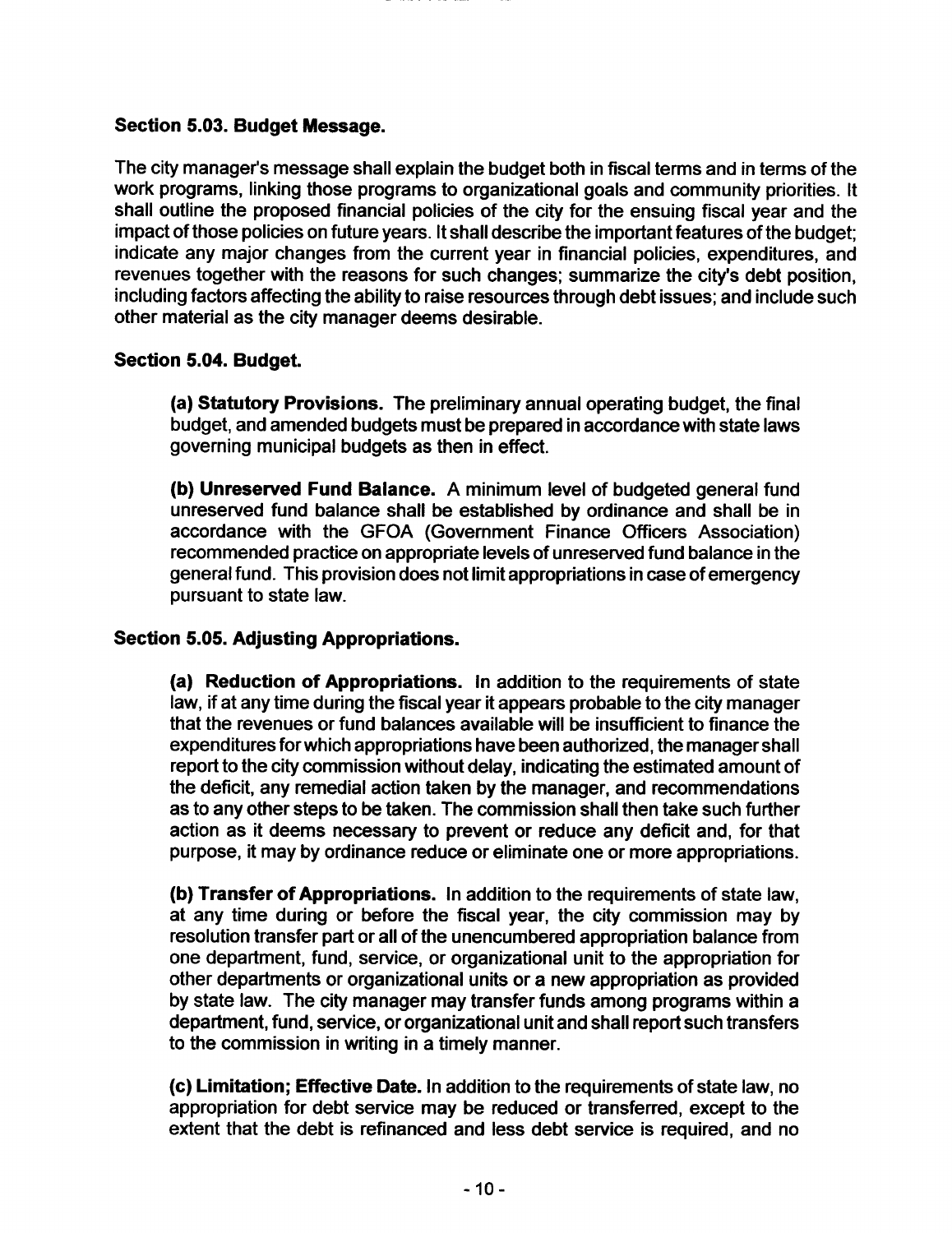appropriation may be reduced below any amount required by law to be appropriated or by more than the amount of the unencumbered balance thereof. The supplemental and emergency appropriations and reduction or transfer of appropriations authorized by this section may be made effective immediately upon adoption.

## Section 5.06. Administration and Fiduciary Oversight of the Budget.

The city commission shall provide by ordinance the procedures for administration and fiduciary oversight of the budget.

#### Section 5.07. Capital Program.

a) Submission to City Commission. The city manager shall prepare and submit to the city commission a multi-year capital program no later than December 15 for the ensuing fiscal year.

b) Contents. The capital program shall include:

1) A clear general summary of its contents;

2) Identification of the long-term goals of the community;

3) A list of all capital improvements and other capital expenditures which are proposed to be undertaken during the fiscal years next ensuing, with appropriate supporting information as to the necessity for each;

4) Cost estimates and recommended time schedules for each improvement or other capital expenditure;

5) Method of financing upon which each capital expenditure is to be reliant;

6) The estimated annual cost of operating and maintaining the facilities to be constructed or acquired;

7) A commentary on how the plan addresses the sustainability of the community and the region of which it is a part; and

8) Methods to measure outcomes and performance of the capital plan related to the long-term goals of the community.

The above shall be revised and extended each year with regard to capital improvements still pending or in process of construction or acquisition.

# Section 5.08. City Commission Action on Capital Program.

a) Notice and Hearing. The city commission shall publish the general summary of the capital program and a notice stating:

1) The times and places where copies of the capital program are available for inspection by the public, and 2) The time and place, not less than two weeks after such publication, for a public hearing on the capital program.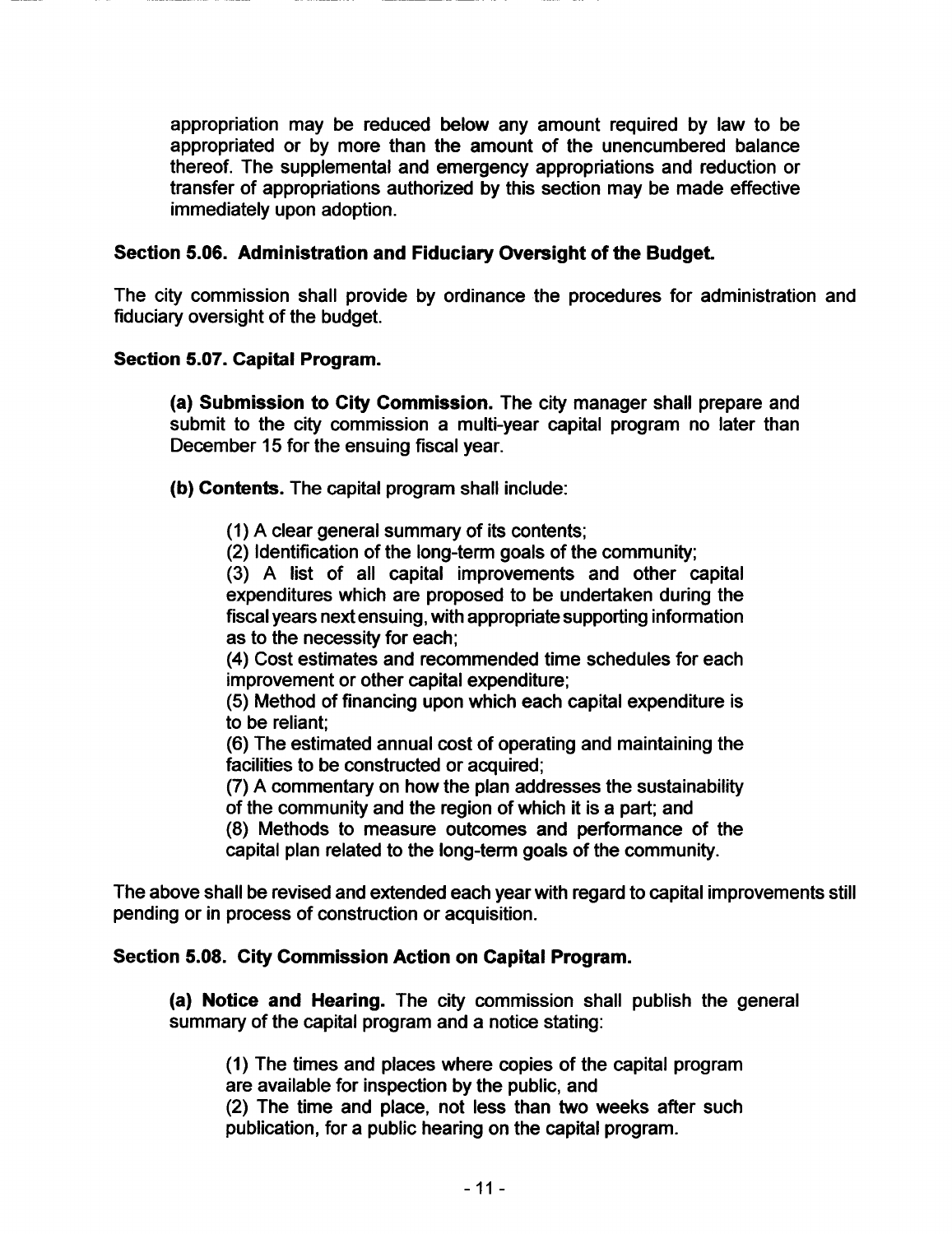b) Adoption. The city commission by resolution shall adopt the capital program for the ensuing fiscal year, with or without amendment afterthe public hearing, but no later than the last day of March of the current fiscal year.

## Section 5.09 Independent Audit.

The city commission shall provide for an independent annual audit of all city accounts in accordance with state law and may provide for more frequent audits as it deems necessary. No accountant or firm may provide any other services to the city during the time it is retained to provide independent audits to the city, however, the city commission may waive this requirement by a majority vote at a public meeting.

## ARTICLE VI ELECTIONS

## Section 6.01. City Elections.

a) Regular Elections. Regular city elections shall be held and administered in odd numbered years, pursuant to state law. Candidates shall run for office without party designation.

b) Beginning of term. The terms of new commission members shall start at the beginning of the first regularly scheduled meeting in January after their election.

#### Section 6.02. Methods of Electing Commission Members.

At the first election under this charter, commission members shall be elected at large for four-year terms. The mayor shall be elected pursuant to  $\S 2.03(b)$ .

#### Section 6.03. Initiative; Citizen Referendum, and Recall.

The powers of initiative, citizen referendum, and recall are hereby reserved to the electors of the city as provided by state law. In verifying petitions for initiatives and referendums, the percentage of signatures required under state law shall be reduced in proportion to the number of inactive registered voters as most recently certified by the county election administrator pursuant to state law.

## ARTICLE VII GENERAL PROVISIONS

#### Section 7.01. Conflicts of Interest; Board of Ethics.

a) Conflicts of Interest. The use of public office for private gain is prohibited. The city commission shall implement this prohibition by ordinance, the terms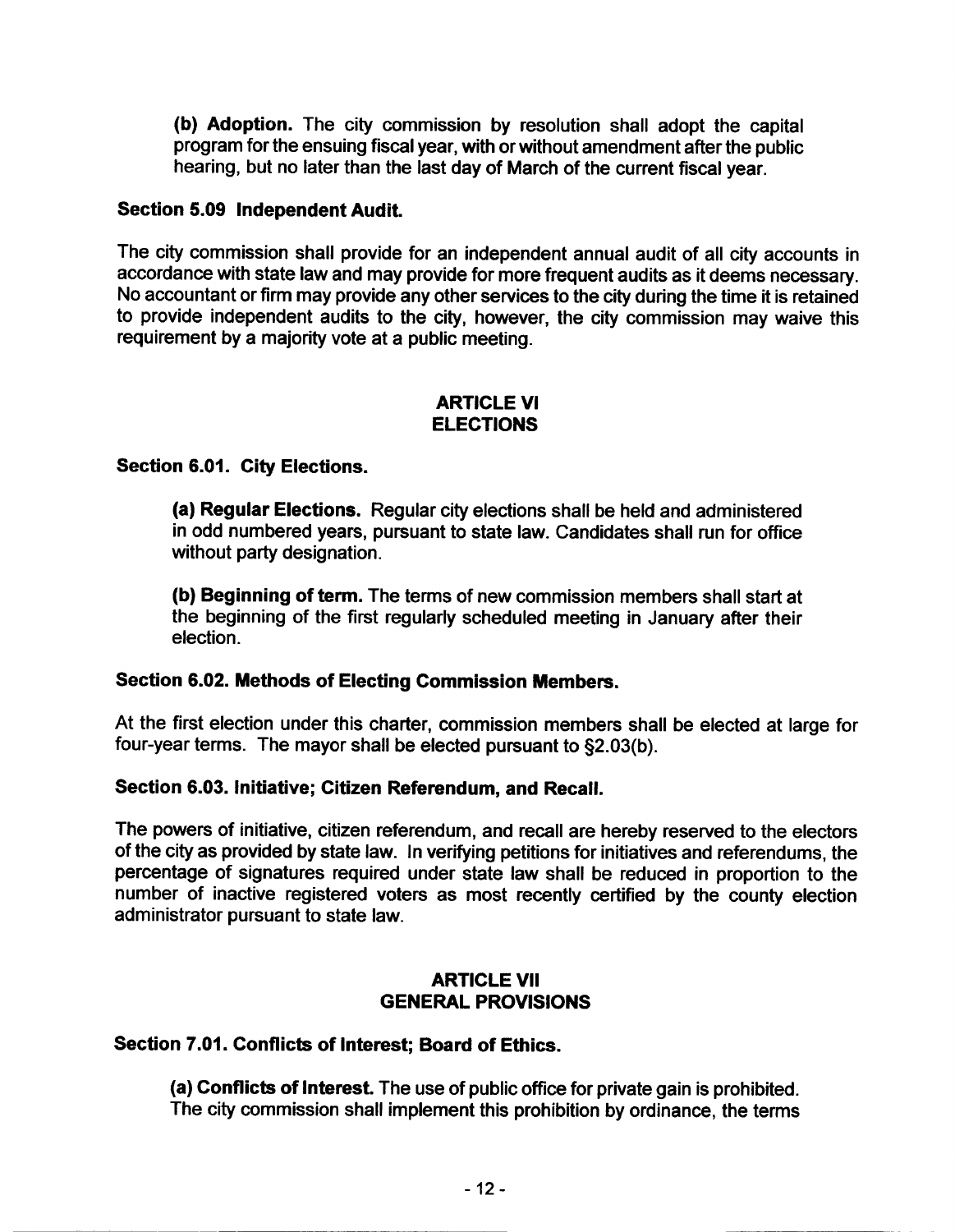of which shall include, but not be limited to: acting in an official capacity on matters in which the official has a private financial interest clearly separate from that of the general public, the acceptance of gifts and other things of value, acting in a private capacity on matters dealt with as a public official, the use of confidential information, and appearances by city officials before other city agencies on behalf of private interests. This ordinance shall include a statement of purpose and shall provide for reasonable public disclosure of finances by officials with major decision-making authority over monetary expenditures and contractual and regulatory matters and, insofar as permissible under state law, shall provide for fines and imprisonment for violations.

b) Board of Ethics. The city commission shall, by ordinance, establish an independent board of ethics pursuant to state law. The city commission shall appropriate sufficient funds to the city manager to provide annual training and education of city officials, city boards, and employees regarding the state and city ethics codes. City officials, board members, and employees shall take an oath to uphold the state and city ethics codes.

# Section 7.02. Campaign Finance.

In order to combat the potential for, and appearance of, corruption and to preserve the ability of all qualified citizens to run for public office, the city shall, insofar as is permitted by state and federal law, have the authority to enact ordinances designed to limit contributions and expenditures by candidates for locally elected office. Ordinances pursuant to this section may include, but are not limited to: limitations on candidate and candidate committees that affect the amount, time, place, and source of financial and in-kind contributions; and voluntary limitations on candidate and candidate committee expenditures tied to financial or non-financial incentives.

## ARTICLE VIII CHARTER AMENDMENT

# Section 8.01 Proposal of Amendment.

Amendments to this charter may be framed and proposed:

1) In the manner provided by state law, or

2) By ordinance of the commission containing the full text of the proposed amendment, or

3) By report of a study commission created pursuant to state law, or

4) By the voters of the city. Proposal of an amendment by the voters of the city shall be by petition containing the full text of the proposed amendment and shall be governed by the same procedures and requirements prescribed in Article VI for initiative petitions until such time as a final determination as to the sufficiency of the petition is made, except that there shall be no limitation as to subject matter and that the petition must be signed by registered voters of the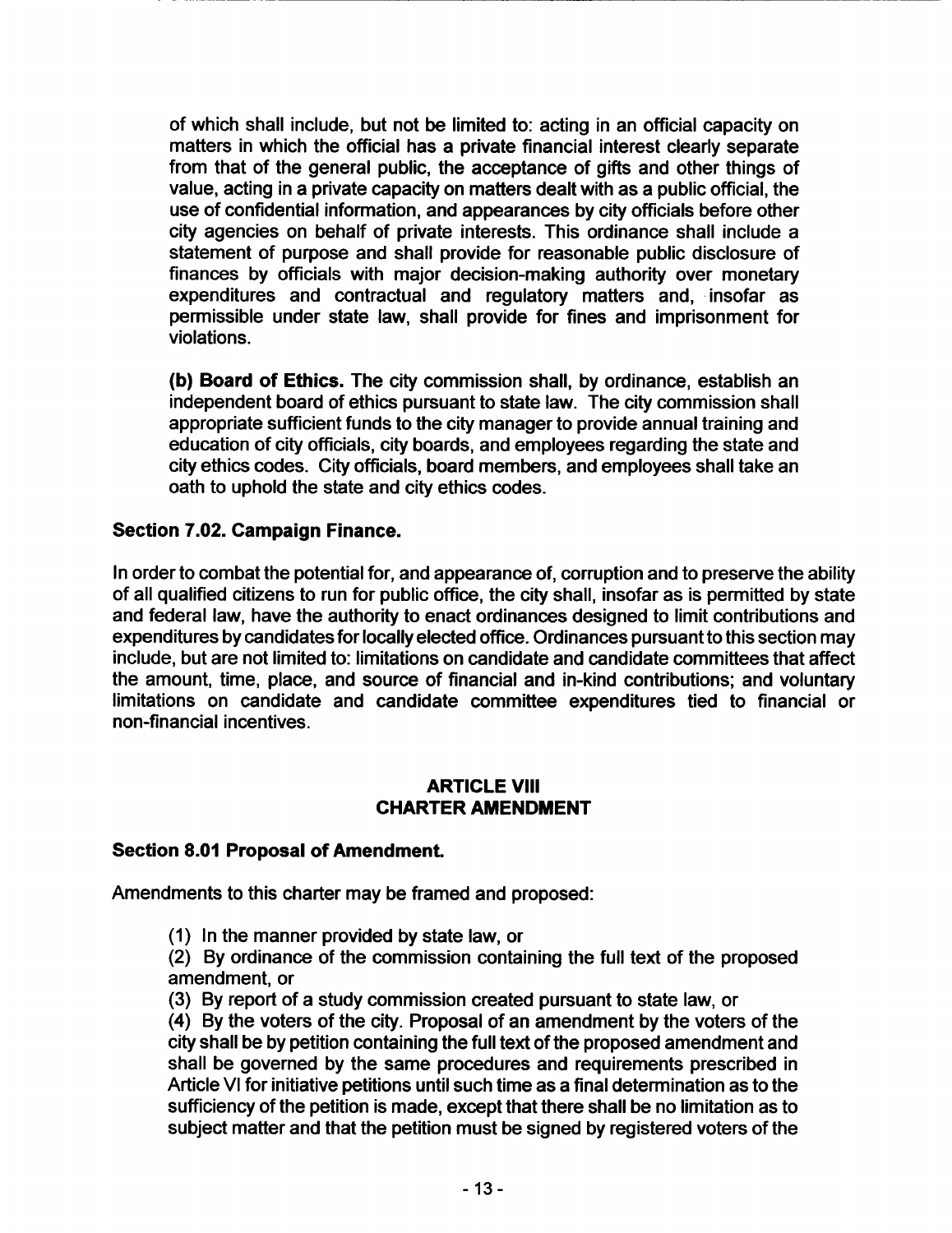city equal to that required by state law. In verifying petitions, the percentage of required signatures shall be reduced pursuant to Section 6.03, above.

## Section 8.02. Election.

Upon delivery to the election authorities of the report of a charter commission or delivery by the city clerk of an adopted ordinance or <sup>a</sup> petition finally determined sufficient, proposing an amendment pursuant to §8.01, or as otherwise provided by state law, the election authorities shall submit the proposed amendment to the voters of the city at an election, pursuant to state law.

#### Section 8.03. Adoption of Amendment.

If <sup>a</sup> majority of those voting upon a proposed charter amendment vote in favor of it, the amendment shall become effective at the time fixed in the amendment or, if no time is therein fixed, 30 days after its adoption by the voters.

# ARTICLE IX TRANSITION AND SEVERABILITY

## Section 9.01. Officers, Employees and Elected Officials.

a) Rights and Privileges Preserved. Nothing in this charter except as otherwise specifically provided, shall affect or impair the rights or privileges of persons who are city officers or employees at the time of its adoption.

b) Continuance of Office or Employment. Except as specifically provided by this charter if, at the time this charter takes full effect, <sup>a</sup> city administrative officer or employee holds any office or position which is or can be abolished by or under this charter, he or she shall continue in such office or position until the taking effect of some specific provision under this charter directing that he or she vacate the office or position. Elected officials serving at the time this charter is approved by the voters shall continue in office for the balance of their term.

c) Personnel System. An employee holding a city position at the time this charter takes full effect, who was serving in that same or a comparable position at the time of its adoption, shall not be subject to competitive tests as <sup>a</sup> condition of continuance in the same position but in all other respects shall be subject to the personnel system provided for in §4.02.

#### Section 9.02. Pending Matters.

All rights, claims, actions, orders, contracts, and legal administrative proceedings shall continue except as modified pursuant to the provisions of this charter and in each case shall